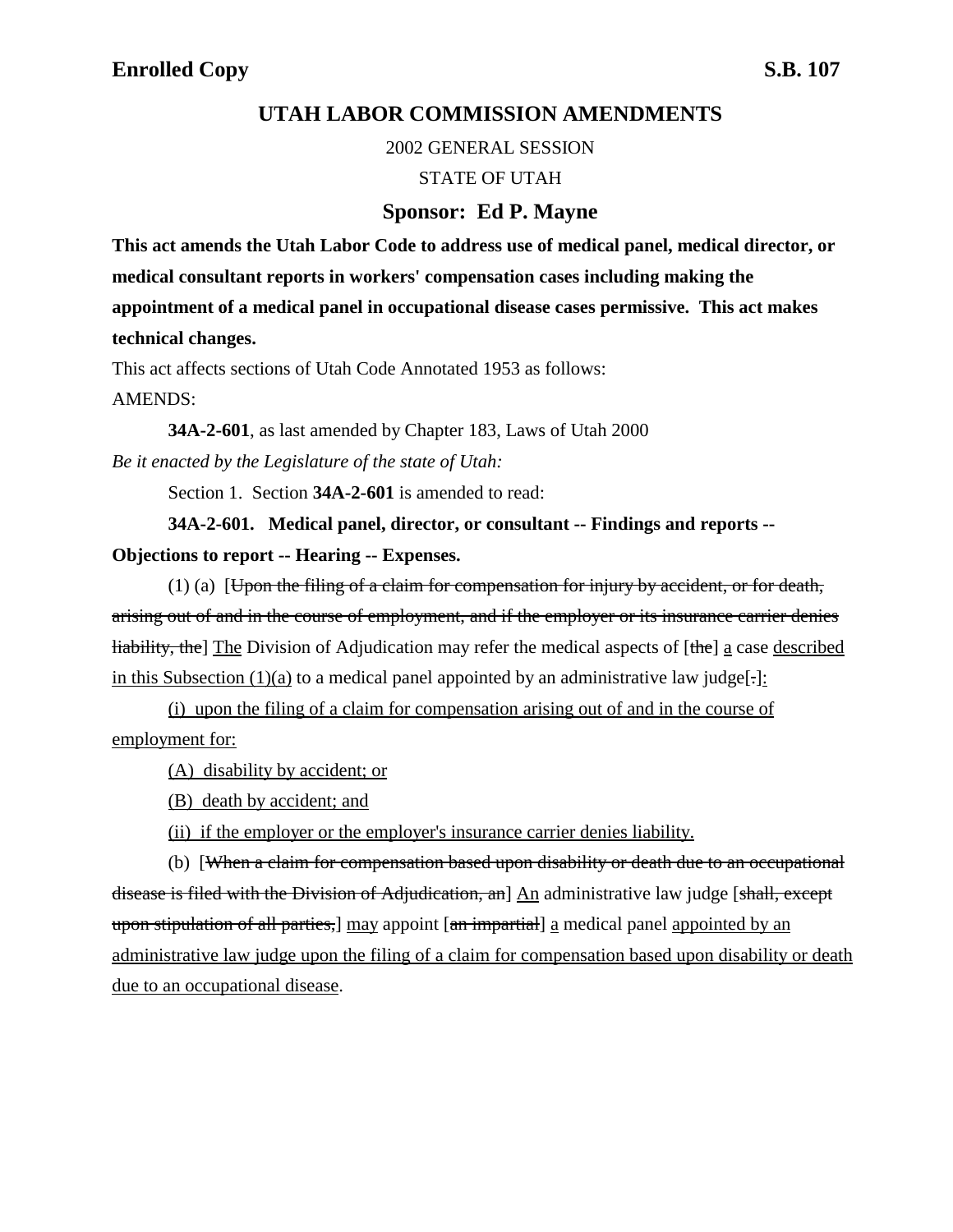(c) A medical panel appointed under this section shall consist of one or more physicians specializing in the treatment of the disease or condition involved in the claim.

(d) As an alternative method of obtaining an impartial medical evaluation of the medical aspects of a controverted case, the division may employ a medical director or one or more medical consultants:

(i) on a full-time or part-time basis; and

(ii) for the purpose of:

(A) evaluating the medical evidence; and

(B) advising an administrative law judge with respect to the administrative law judge's ultimate fact-finding responsibility.

(e) If all parties agree to the use of a medical director or one or more medical consultants, the medical director or <u>one or more</u> medical consultants shall be allowed to function in the same manner and under the same procedures as required of a medical panel.

(2) (a) [The]  $\Delta$  medical panel, medical director, or medical [consultants shall make such study, take such X-rays, and perform such tests, including post-mortem examinations if authorized by the administrative law judge, as it may determine to be necessary or desirable] consultant may do the following to the extent the medical panel, medical director, or medical consultant determines that it is necessary or desirable:

(i) conduct a study;

(ii) take an x-ray;

(iii) perform a test; or

(iv) if authorized by an administrative law judge, conduct a post-mortem examination.

(b) [The] A medical panel, medical director, or medical [consultants] consultant shall make:

(i) a report in writing to the administrative law judge in a form prescribed by the Division of Adjudication; and

(ii) additional findings as the administrative law judge may require.

(c) In an occupational disease [cases] case, in addition to the requirements of Subsection  $(2)(b)$ , [the] a medical panel, medical director, or medical consultant shall certify to the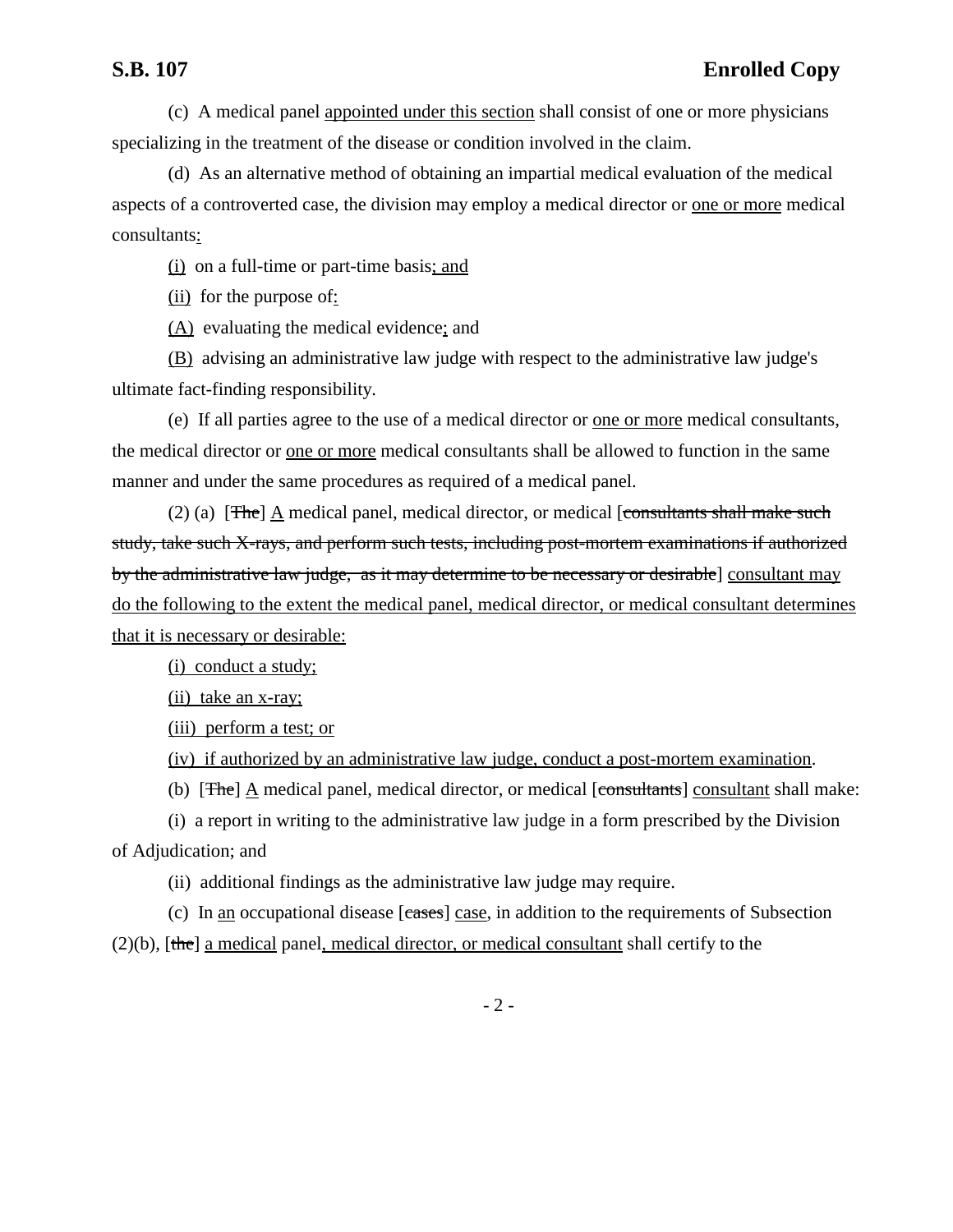administrative law judge:

(i) the extent, if any, of the disability of the claimant from performing work for remuneration or profit;

(ii) whether the sole cause of the disability or death, in the opinion of the medical panel, medical director, or medical consultant results from the occupational disease; and

(iii) (A) whether any other causes have aggravated, prolonged, accelerated, or in any way contributed to the disability or death[,]; and

(B) if  $\lceil \circ \circ \circ \cdot \rangle$  another cause has contributed to the disability or death, the extent in percentage to which the other [causes have so] cause has contributed to the disability or death.

(d) (i) The administrative law judge shall promptly distribute full copies of  $[the]$  a report submitted to the administrative law judge under this Subsection (2) by certified mail with return receipt requested to:

(A) the applicant;

(B) the employer; and

(C) the employer's insurance carrier.

(ii) Within 15 days after the report described in Subsection  $(2)(d)(i)$  is deposited in the United States post office, the [applicant, the employer, or its insurance carrier] following may file with the administrative law judge written objections to the report[.]:

(A) the applicant;

(B) the employer; or

(C) the employer's insurance carrier.

(iii) If no written objections are filed within  $[that]$  the period described in Subsection  $(2)(d)(ii)$ , the report is considered admitted in evidence.

(e) (i) The administrative law judge may base the administrative law judge's finding and decision on the report of [the]:

 $(A)$  a medical panel[;];

(B) the medical director[,]; or

(C) one or more medical consultants  $[\frac{1}{2}, \frac{1}{2}, \frac{1}{2}]$ .

- 3 -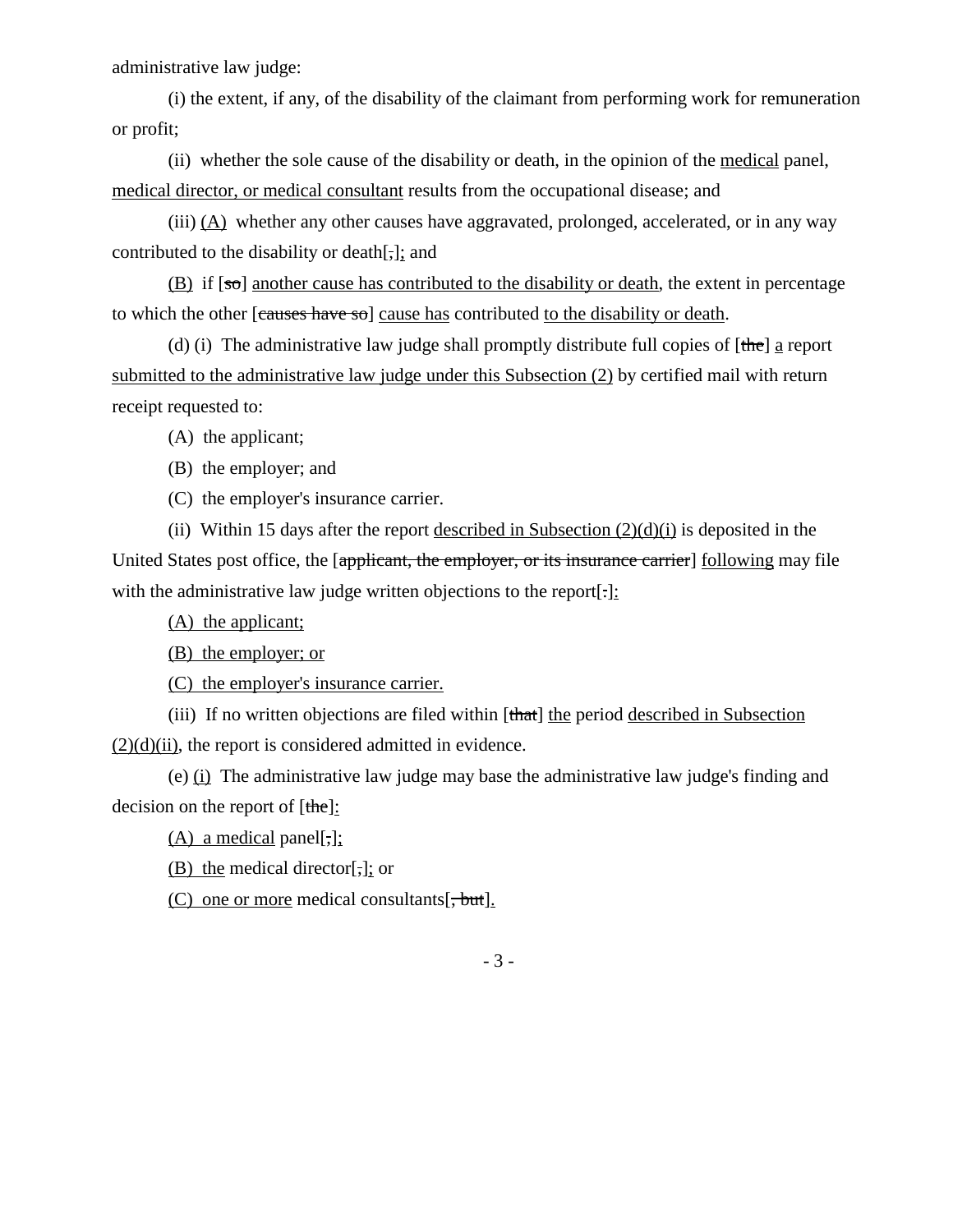# **S.B. 107 Enrolled Copy**

(ii) Notwithstanding Subsection  $(2)(e)(i)$ , an administrative law judge is not bound by [the] a report described in Subsection (2)(e)(i) if other substantial conflicting evidence in the case supports a contrary finding.

(f) (i) If  $\lceil \frac{\text{objections to the}}{\text{ang points}} \rceil$  an objection to a report  $\lceil \frac{\text{area}}{\text{ang}} \rceil$  is filed under Subsection (2)(d), the administrative law judge may set the case for hearing to determine the facts and issues involved.

(ii) At  $[the]$  a hearing held pursuant to this Subsection (2)(f), any party  $[so$  desiring] may request the administrative law judge to have [the chair of the medical panel, the medical director, or the medical consultants] any of the following present at the hearing for examination and cross-examination[.]:

(A) the chair of the medical panel;

(B) the medical director; or

(C) the one or more medical consultants.

(iii) For good cause shown, the administrative law judge may order [other members of the panel, with or without the chair or the medical director or medical consultants,] the following to be present at the hearing for examination and cross-examination[.]:

(A) a member of a medical panel, with or without the chair of the medical panel;

(B) the medical director; or

(C) a medical consultant.

 $(g)$  (i) The written report of  $[\theta]$  a medical panel, medical director, or <u>one or more</u> medical consultants may be received as an exhibit at the hearing  $\frac{1}{b}$  described in Subsection (2)(f).

(ii) Notwithstanding Subsection  $(2)(g)(i)$ , a report received as an exhibit under Subsection  $(2)(g)(i)$  may not be considered as evidence in the case except as far as [it] the report is sustained by the testimony admitted.

(h) For any claim referred under Subsection (1) to a medical panel, medical director, or medical consultant before July 1, 1997, the commission shall pay out of the Employers' Reinsurance Fund established in Section 34A-2-702:

(i) expenses of the study and report of the medical panel, medical director, or medical consultant; and